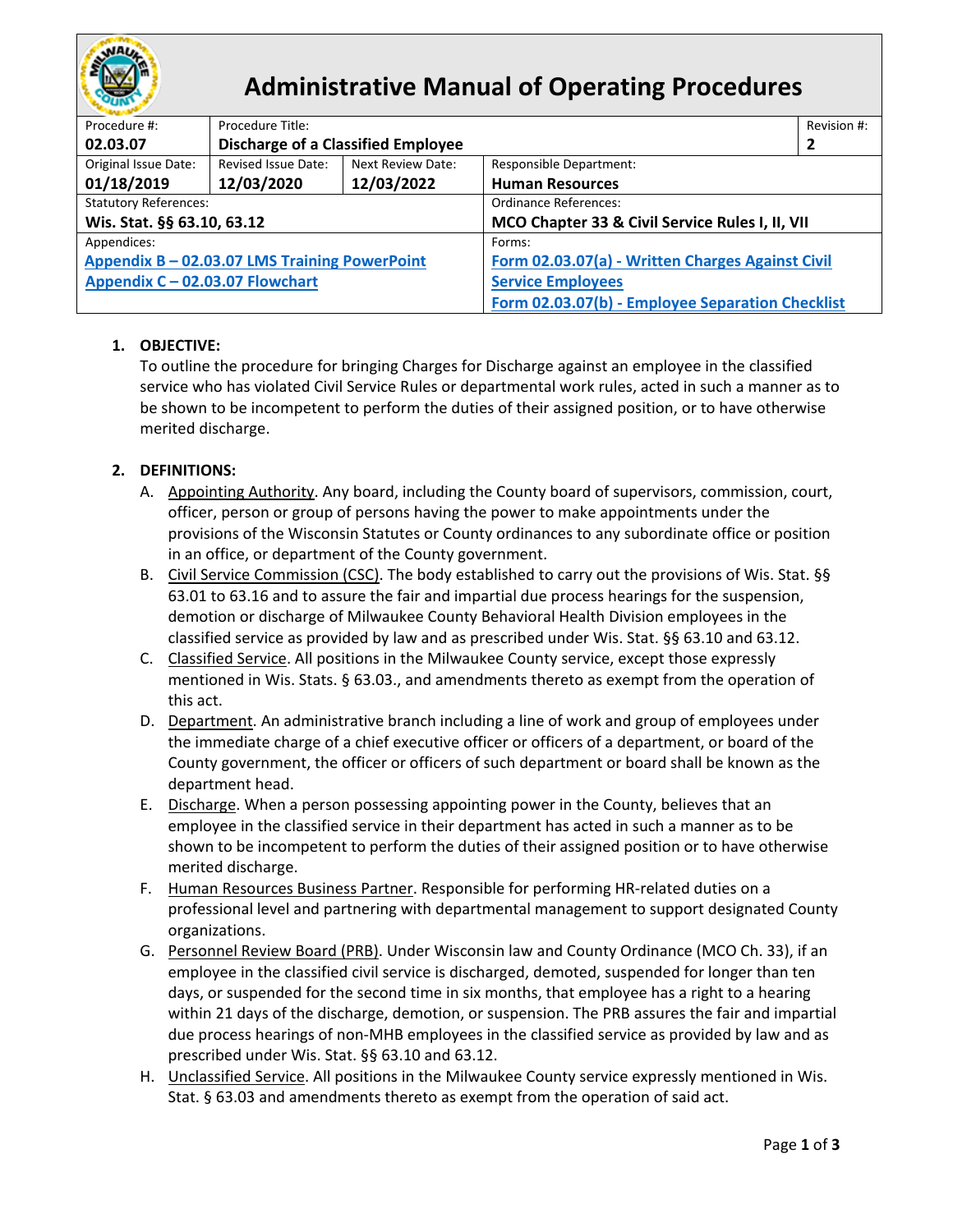### **3. PROCEDURE**

- A. Written Charges against Classified Employees
	- i. When a Milwaukee County leader believes that an employee in the classified service has acted in such a manner that merits discharge, Written Charges for Discharge may be considered.
	- ii. Leaders should collaborate with their HR Business Partner, who will confer with Corporation Counsel prior to filing Written Charges for Discharge to ensure there is sufficient evidence to support the Charges.
	- iii. The HR Business Partner, in collaboration with the leader, will prepare the [Written Charges](https://county.milwaukee.gov/files/county/administrative-services/AMOP/Chapter-2-Human-Resources/Form02.03.07a-ChargesforDischargeForm.pdf)  [for Discharge](https://county.milwaukee.gov/files/county/administrative-services/AMOP/Chapter-2-Human-Resources/Form02.03.07a-ChargesforDischargeForm.pdf) and will refer to Milwaukee County Ordinance Appendix A: Civil Service Rules for the Milwaukee County Government, Rule VII, Section 4 – Causes for discharge, suspension or demotion and/or reevaluation, and Rule II, Section 5 – Disqualification.
	- iv. The Department Director or designee will review and sign the Written Charges for Discharge recommending the discharge of the classified employee.
	- v. The Leader will meet with the employee to advise that Written Charges for Discharge are being filed and the employee is suspended without pay pending a hearing before the PRB/CSC. The [Employee Separation Checklist](https://county.milwaukee.gov/files/county/administrative-services/AMOP/Chapter-2-Human-Resources/Form02.03.07b-EmployeeSeparationChecklistForm.pdf) is utilized to collect County property from the employee.
	- vi. In some situations where there has been egregious conduct, threat of violence or other risk to the department, an employee may be suspended from duty with pay earlier in the process, pending an investigation into the employee's behavior or performance. This decision may be made collaboratively between the department and the HR Business Partner.
	- vii. The HR Business Partner will submit the finalized Written Charges for Discharge to the PRB/CSC.
	- viii. Charges for Discharge must be filed with the PRB within 3 (three) days of suspending the employee without pay pending discharge.
	- ix. The PRB/CSC will serve the employee with a copy of the Written Charges for Discharge and a date to appear at a hearing before the PRB/CSC to offer a defense. The date of the initial hearing must be within 21 days of filing the Written Charges for Discharge.
	- x. At the hearing, the PRB/CSC will determine whether there is cause to sustain the Written Charges for Discharge. If the charges are sustained, the PRB/CSC, at its option, may discharge the employee, issue a suspension and/or impose a reevaluation period and return the employee to work. If the charges are not sustained, the employee will be returned to work.
	- xi. If the PRB/CSC decision is appealed, the department will be notified by the Office of Corporation Counsel.

## B. Benefits

- i. Medical and Dental Insurance Employees who are enrolled in County benefits and have questions regarding their benefit end date or COBRA after being discharged from Milwaukee County, should call the Milwaukee County Benefits Division at 414-278-4198.
- ii. Accrued Sick Time An employee who leaves Milwaukee County service for any reason other than retirement loses all accrued sick allowance hours.
- iii. Vacation Time If employment ends and an employee has not taken all of the vacation they have earned, they may be eligible for a vacation payout. If an employee has been terminated for cause, accrued vacation time will not be paid out.